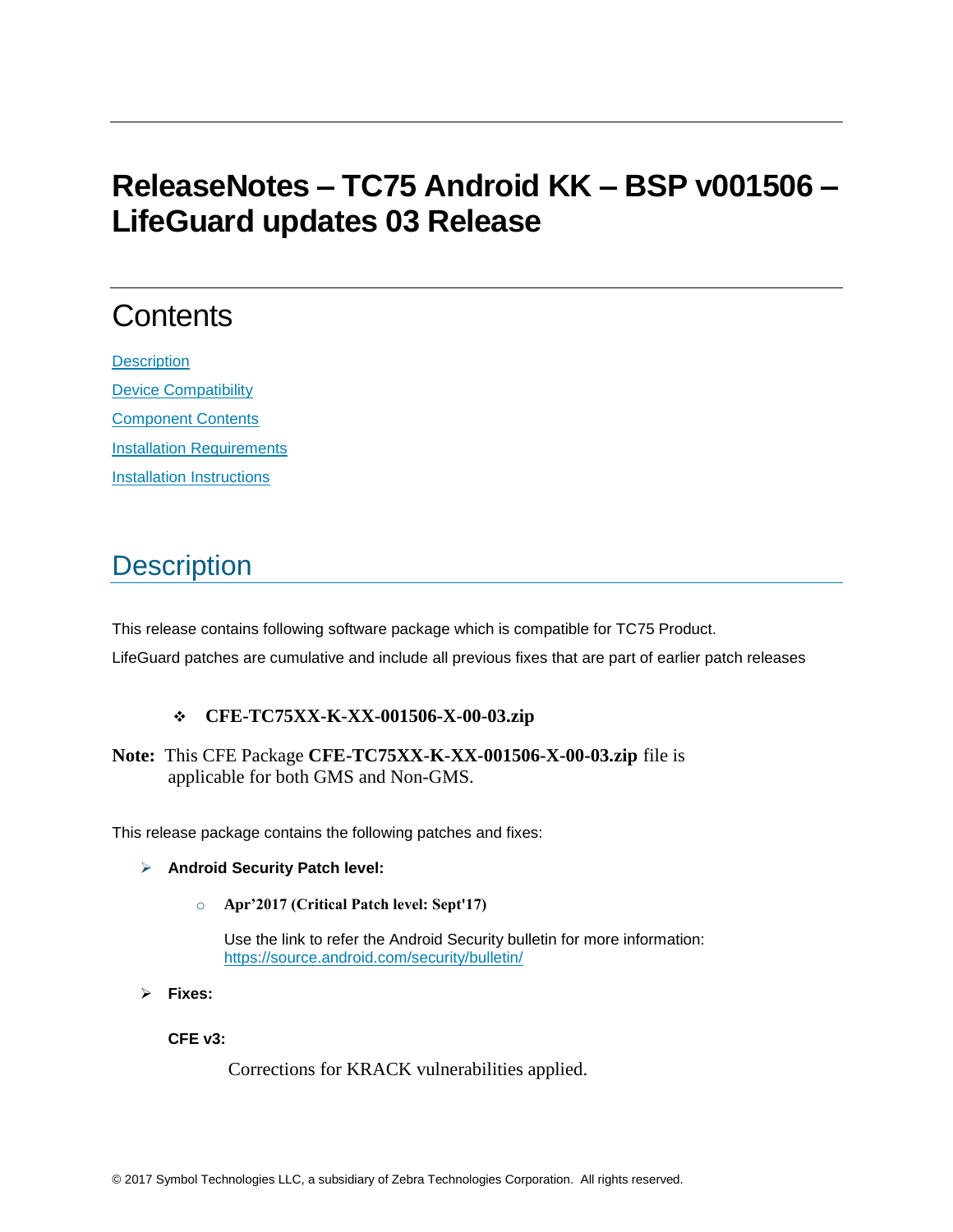#### **CFE V2:**

- ❖ Updated the below Component's Version:
	- MxMF version: 6.3.1.101
	- DataWedge: 6.4.18
	- EMDK Service: 6.5.12.812
	- StageNow: 2.7.2.1039

Resolved an issue in MX to prevent leakage of configuration parameters.

Included fix for Blueborne vulnerability.

SPR32157: Resolved an issue when an invalid Neighbor AP response received from the infrastructure.

#### **CFE v1:**

- SPR29864 Resolved an issue wherein BT Paired to DS35 with custom firmware CAABRC17- 001-R00D0 has dialog pair prompt.
- SPR29953 Resolved an issue wherein delayed output when scanning larger QR codes (greater than 100 characters) and when using Keystroke output option in DataWedge.
- SPR29788 Added support for proxy wildcard feature.
- SPR32439 Resolved an issue wherein the certificates get deleted Intermittently from the device, causing the device connectivity failures to N/W.
- SPR29166 Resolved an issue wherein during battery swap mode RED LED turns ON intermittently after going to OFF state.
- SPR32193/SPR32230 Resolved an issue wherein devices experiencing authentication failures, and were not able to recover.

### <span id="page-1-0"></span>Device Compatibility

This CFE Package software release has been approved for use with the following Zebra devices.

| Device           | <b>Operating System</b> |
|------------------|-------------------------|
| TC75AH-GA11ES-A2 | Android 4.4.3           |
| TC75AH-GA11ES-A1 | Android 4.4.3           |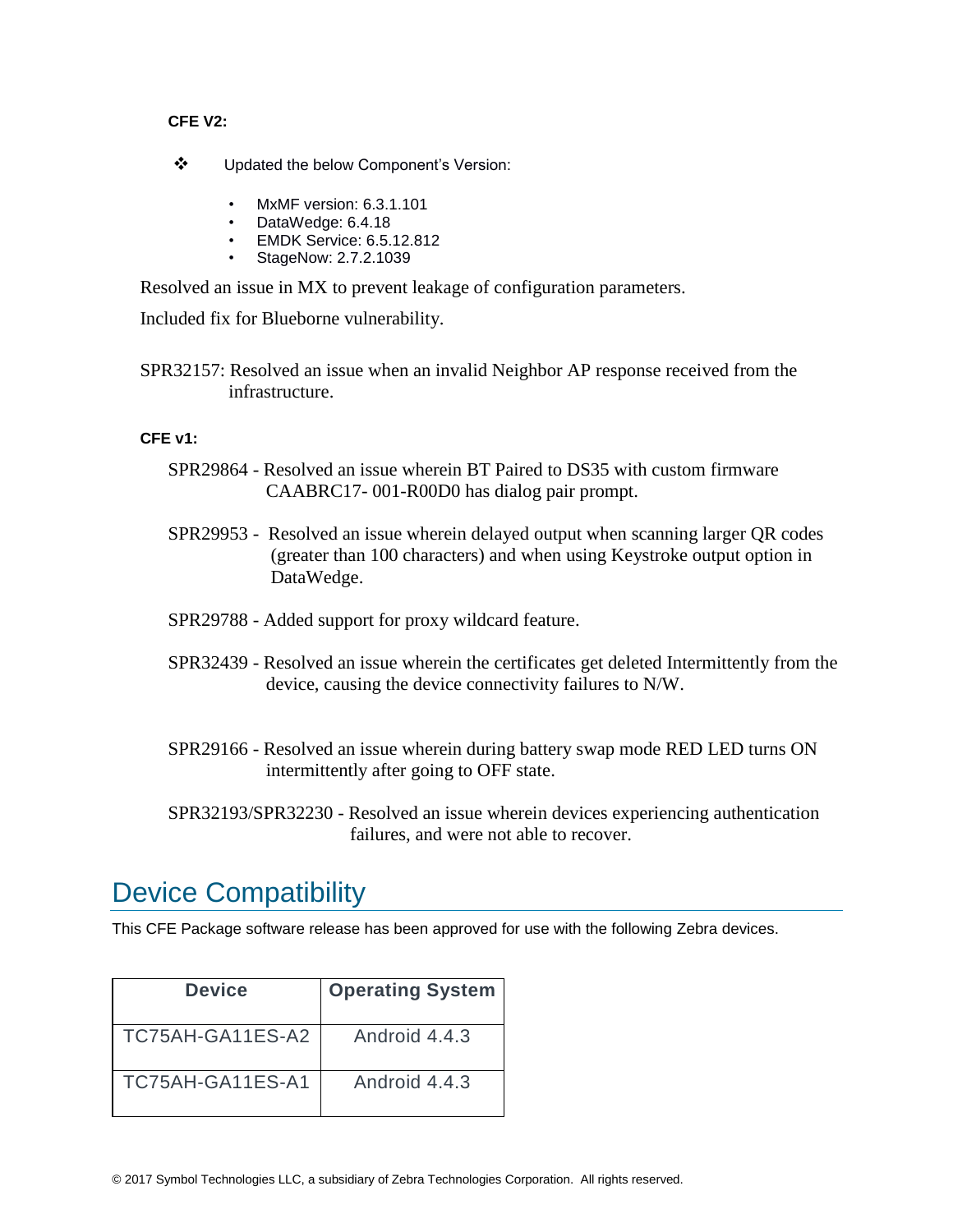| TC75BH-GA11ES           | Android 4.4.3 |
|-------------------------|---------------|
| TC75BH-GA11ES-TW        | Android 4.4.3 |
| TC75BH-KA11ES-BR        | Android 4.4.3 |
| TC75BH-GA11MS-CN        | Android 4.4.3 |
| TC75AH-KA11ES-A2        | Android 4.4.3 |
| TC75AH-KA11ES-A1        | Android 4.4.3 |
| TC75BH-KA11ES           | Android 4.4.3 |
| TC75BH-KA11ES-TW        | Android 4.4.3 |
| <b>TC75BH-KA11ES-01</b> | Android 4.4.3 |
| TC75BH-KA11ES-RM        | Android 4.4.3 |
| TC75BH-KA11MS-CN        | Android 4.4.3 |
| TC75BH-KA11ES-BR        | Android 4.4.3 |

# <span id="page-2-0"></span>Component Contents:

| Component / Description     | Version                          |
|-----------------------------|----------------------------------|
| <b>Product Build Number</b> | 01-23257-K-G-15-06-00-MV (GMS)   |
|                             | 01-23257-K-15-06-00-MV (Non-GMS) |
| <b>Android Version</b>      | 4.4.3                            |
| <b>WIFI</b>                 | FUSION QA 1.02.0.0.041           |